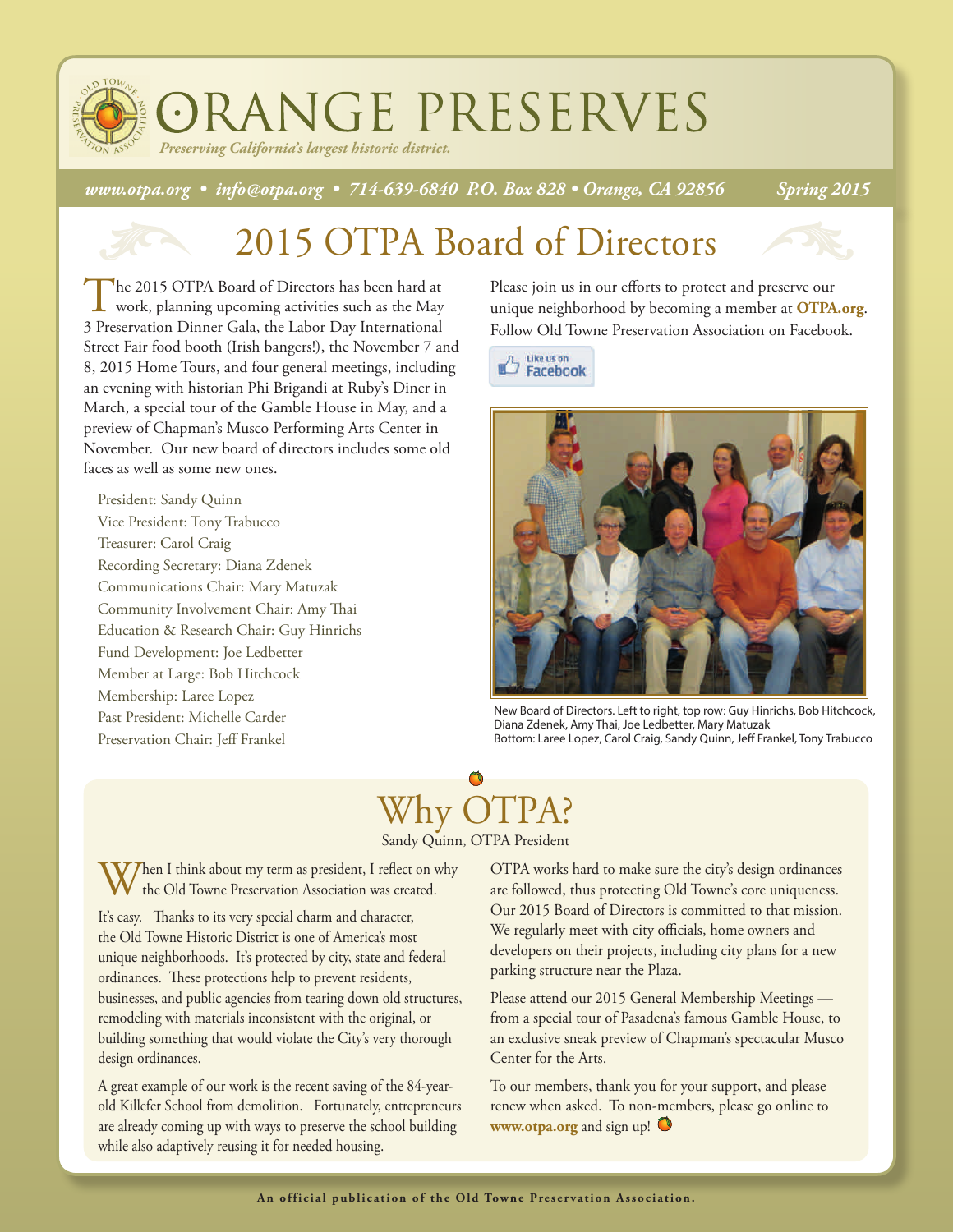# OTPA WINS IN EFFORTS TO SAVE KILLEFER SCHOOL FROM DEMOLITION

By Jeff Frankel, OTPA Preservation Chairperson

In a victory for the Old Towne Preservation Association's<br>efforts to save the historic Killefer School, the California<br>State Historic Resources Commission agreed with OTPA efforts to save the historic Killefer School, the California State Historic Resources Commission agreed with OTPA and voted unanimously that the school should be listed on the National Register of Historic Places and protected from demolition by developers.

"The preservation association is proud of its success in assuring that Orange will continue to enjoy this landmark educational structure, which played an important part in our community history," said Jeff Frankel, OTPA's preservation chair. "This is a huge victory for OTPA and our mission of protecting, preserving and enhancing our unique character."



The 74-year-old elementary school at 541 N. Lemon Street is more than historic and significant in time and architecture: It enjoys a dramatic place in California cultural history. Killefer

is believed to be the first school in California to voluntarily integrate students before a group of Mexican American parents challenged segregation and won their case in the Mendez vs Westminster court ruling of 1944. Such cases were instrumental in the Brown vs Board of Education decision three years later.

The 1.7 acre school and surrounding property is still owned by the Orange Unified School District, which put it up for sale last year. Several developers — and Chapman University — made bids. The first bidder, the Olson Company, proposed to demolish the school and build townhouses. Olson pulled out when the Old Towne Preservation Association objected and retained preservation consultants to coordinate the process for achieving national registration as a permanent historic building.

The only opposition came from the Orange Unified School District, which voted in a closed session not to support the school's listing as a historic landmark. The District had a representative in attendance at the State Historic Resources Commission hearing on Jan. 28 in Sacramento as did OTPA. The commission is a nine-member review board appointed by the governor for identification, registration, and preservation of California's cultural heritage. Its recommendations are reviewed and approved by the National Park Service for listing on the National Register of Historic Places, which is the next step for the Killefer School.

The listing will ensure that the school building cannot be demolished, but the structure can be adaptively reused by the property owner.

Other bidders are now exploring possibilities.  $\bullet$ 

### Results from the 2014 OTPA Holiday Decorating Contest

**Best Block:**  200 N Pine

**Most Original:** Bret and Michele Jackson 253 Harwood

**Most Old Fashioned:** Richard and Kristine Rohm 181 N Pine

**Most Beautiful:** Robert and Diane Von Gerichten 340 E Palmyra

**Best Use of Lights:** Pamela Daniels 225 S Olive

**Honorable Mention:** Jeff and Shirley McNiel 304 N Pine



Pine Street neighbors and the Orange High a capella choir celebrate as Pine wins Best Block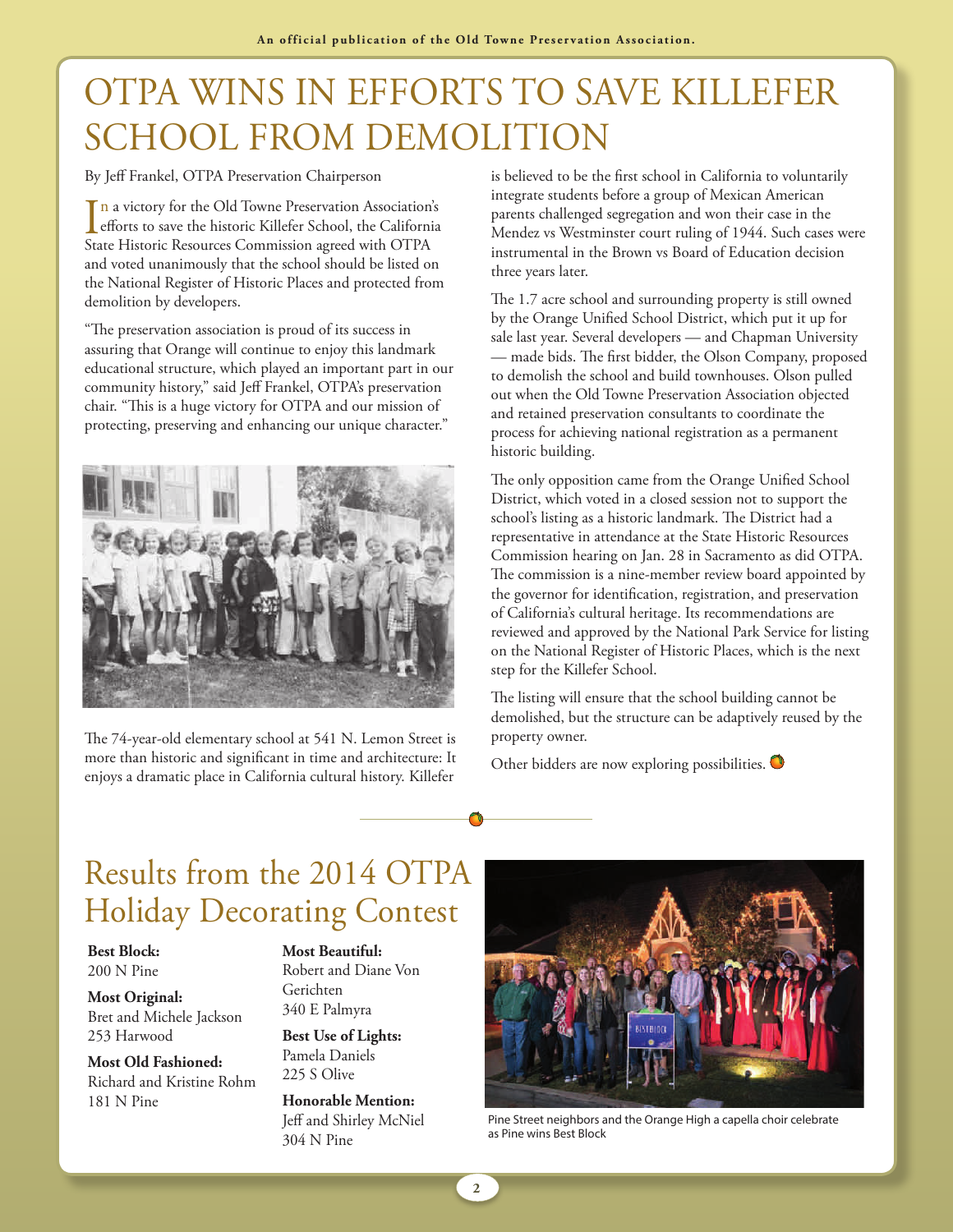# LET'S CELEBRATE! 05. 03. 2015 • 5:30pm

# *The Preservation Dinner Awards Gala!*

Old Towne Preservation Association's 19th Annual<br>Preservation Award Dinner Gala is set for 5:30 PM, Sunday, May 3, 2015 at the Woman's Club at 121 S. Center Street in Old Towne Orange. Our last award gala drew more than 150 Old Towne neighbors and community leaders for an evening of great food, fun and fellowship. Awards will be given in recognition of significant improvements and enhancements of Old Towne homes, commercial buildings and other properties. **Keep an eye open for prospective award nominations throughout Old Towne and submit a nomination, accepted until March 30**. You can make nominations as well as purchase tickets on the OTPA website: www.otpa.org. Tickets are priced at cost, \$40 per person, since the awards dinner gala is not a fundraiser but an opportunity for members and others who live or work in Old Towne to come together socially. If you'd like to serve on the planning committee or donate a door prize, please contact chairperson Amy Thai at **info@otpa.org**.

# 2015 Historic Orange Home Tour

#### **NOVEMBER, 7TH & 8TH**

Save the date and plan on joining OTPA<br>
for our historic home tour, Nov. 7 and 8, 2015, from 10 am to 4 pm.

10 am-4 pm. Once again, the gracious homeowners of beautiful, historic homes in Old Towne Orange will open their doors to you. Visitors are invited to sample a taste Orange's rich past and experience what makes this quaint historic district a cultural treasure, a desirable neighborhood in which to live, and a popular tourist destination.

Volunteers are essential, and we need you. A complimentary tour ticket will be given in exchange for your time. If you enjoy older homes and would like to volunteer, email **info@otpa.org** or call the hotline (714) 639-6840.



**3**